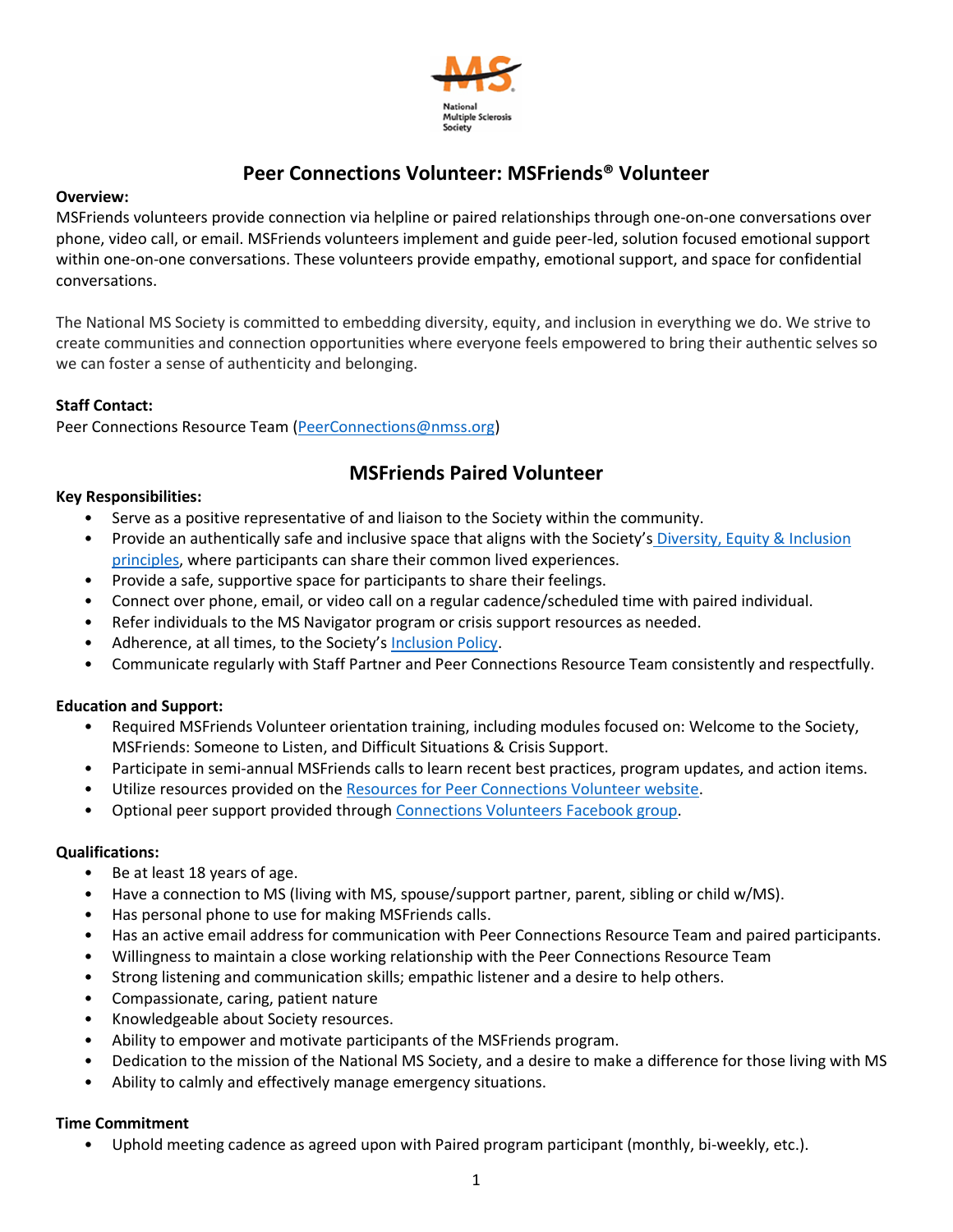- Minimum: 1 hour-long conversation per week
- Communication with MSFriends Paired participants when meeting cadence needs to be updated.

# **Impact:**

- MSFriends empower individuals to address MS-related life changes by providing emotional support.
- MSFriends provide a connection for the National MS Society over the phone.
- MSFriends offer an opportunity for a potentially isolated individuals to build a relationship outside of their normal life circumstances.